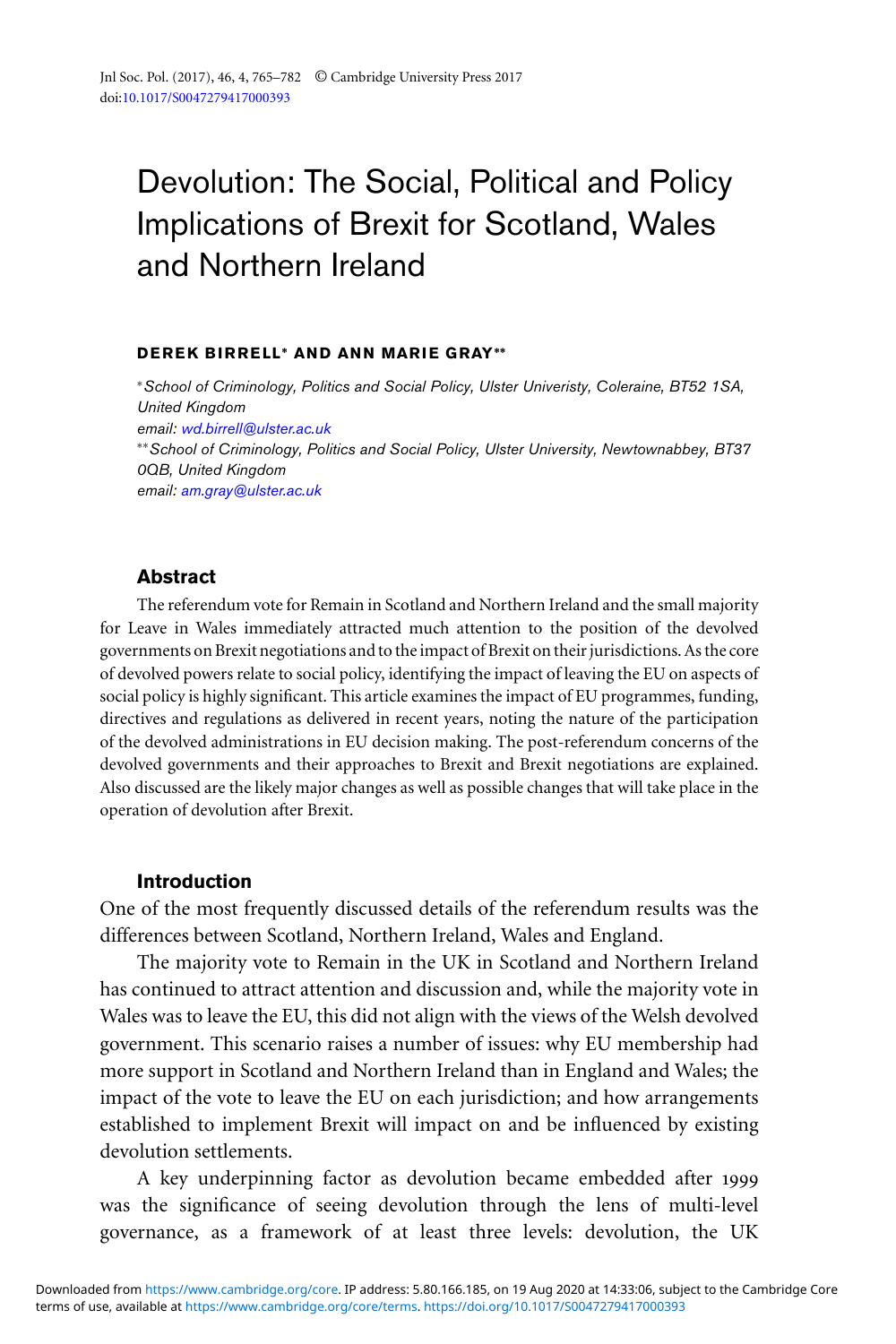|                  | Leave | Remain |
|------------------|-------|--------|
| Scotland         | 38.0  | 62.0   |
| Northern Ireland | 44.2  | 55.8   |
| Wales            | 52.5  | 47.5   |
|                  | 53.4  | 46.6   |
| UK               | 51.9  | 48.1   |
| England          |       |        |

<span id="page-1-0"></span>Table 1. EU Referendum Results

government and the European Union. The Scottish Parliament and Government has been described as operating within a wider system of multi-level governance (Keating, [2010](#page-16-0); Cairney, [2011](#page-15-0)) along with UK and EU and local institutions. Birrell and Gormley-Heenan ([2015](#page-15-0)) describe the governance of Northern Ireland as a well developed example of multi-level governance with the EU highly relevant. The framework of multi-level governance has also been applied to Wales (Cole and Stafford, [2015](#page-15-0)) and is described by Entwistle *et al*. ([2014](#page-15-0)) as co-governance by four levels of government, including local government.

A key principle of multi-level governance is the division of powers between levels of government. In the devolved context the allocation of social policy functions is significant. The particular salience of this is threefold: the allocation of social policy responsibilities between the UK and the EU; between the UK and the devolved administrations; and the linkages between the EU and the devolved administrations. While it is accepted that the influence of the EU in social policy extended in the 1980s and 90s (Hantrais, [2007](#page-15-0)), Daly ([2007](#page-15-0): 2) has described EU focus on social policy as 'fitful' with 'periods of intense activity followed by times when social policy is hardly spoken of'. The broad perspective is that the EU has limited competence over social policy with member states having maintained direct control over the main areas of social policy, including health and social protection (Naumann and Brodie, [2016](#page-16-0)). The spectrum of regulation and directives in terms of social policy supports the view that EU social policy intervention is largely regulatory and closely linked to economic and employment-related issues (Clasen, [2012](#page-15-0)).

The EU/UK relationship, and within the UK the view that the Westminster government has jurisdiction over EU affairs, has to be set against a consequence of the devolution settlement – that most social policy powers are devolved matters. Key areas of interest are therefore what impact EU membership has had on social policy in the devolved administrations and how they developed their engagement and relationships with the EU. Such analysis provides the context for explaining the post-referendum responses of the devolved administrations and their interpretations of the implications of Brexit. Their views have, in part, been moulded by fears of the effects of Brexit on social policy and the insufficient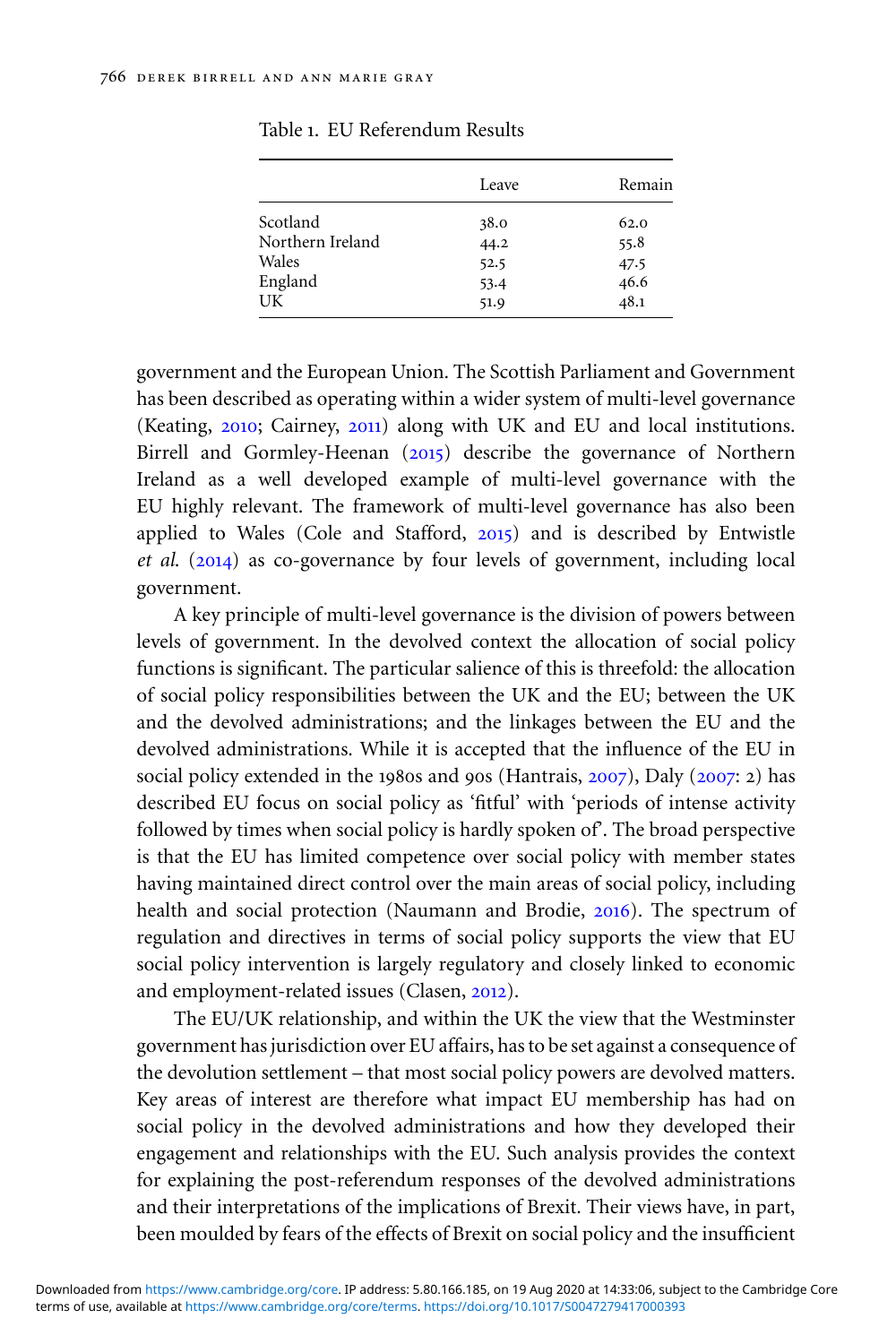notice taken by the Westminster government of the concerns of the devolved administrations.

# **The devolved governments and EU decision making**

A fundamental constitutional principle is that EU matters are not devolved and therefore the sole responsibility of the UK government. However, the UK government recognised that many of the areas for which the EU had responsibility did impact on devolved policies (Jeffrey and Palmer, [2007](#page-15-0)) and arrangements were established to accommodate the devolved administrations in EU affairs. They were given an official role in co-operation with the UK government on EU matters through an overarching concordat applying broadly uniform arrangements for each devolved administration (Whitman, [2017](#page-17-0)). This contained a commitment to the involvement of the devolved administrations in discussions about the formulation of UK policy on all EU issues touching on devolved matters. This inter-governmental co-operation became more institutionalised through a subcommittee of the Joint Ministerial Council (JMC), consisting of UK and devolved ministers deliberating ahead of each scheduled European Council meeting. Involvement in EU decisions included devolved ministers attending EU council meetings with the agreement of the lead UK departmental minister. This practice normally involved agriculture and fisheries but also the environment, energy, education and justice.

The devolved administrations also developed contacts with EU decision makers outside of the formal UK/EU structures through meetings with EU commissioners, committees and officials (Bulmer *et al.*, [2006](#page-15-0)). Plans were published for furthering Scottish (Smith, [2010](#page-16-0)) and Welsh engagement with the EU (Welsh Assembly Government, [2009](#page-17-0)). Advised by the then President of the European Commission, Mr Barroso, the Northern Ireland government produced an action plan on increasing EU involvement (Northern Ireland Executive, [2009](#page-16-0)). Scotland, Northern Ireland and Wales all set up offices in Brussels as part of the UK Permanent Representation, more akin, as Cole and Stafford ([2015](#page-15-0)) note, to a diplomatic mission than a standard regional office. These facilitated the countries pursuing their interests and liaising with the offices of other European regions. While they were members of the Committee of the Regions they were also able to join the strongest regions in the Committee with legislative powers. Scotland used EU membership to forge co-operation arrangements with the regions of Catalonia, Tuscany, Bavaria and Flanders, and with some countries, for example, Estonia. Wales was linked on an equal basis with regions including Catalonia, Sicily, and the state of Latvia. The EU arena could be described as providing a new structure of opportunities for the devolved administrations. The relationship the devolved governments developed with the EU can also be seen in their membership of EU networks. Some are formal, such as the Confederation of Regions with Legislative Assemblies; others are based on an interest, such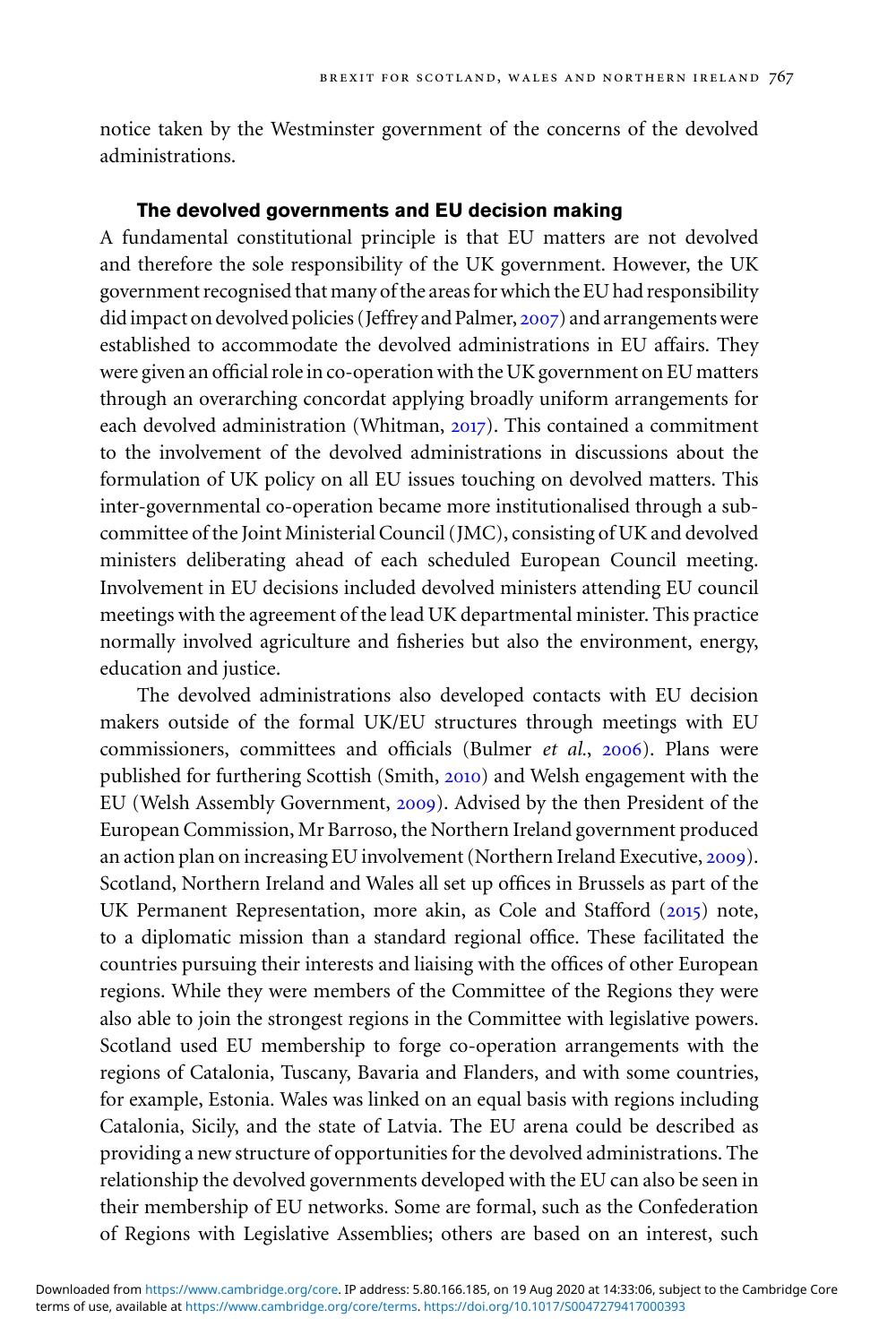|                       | England | NI  | Scotland | Wales |
|-----------------------|---------|-----|----------|-------|
| Total allocation      | 6937    | 613 | 895      | 2413  |
| Per capita allocation | 131     | 338 | 169      | 788   |

Table 2. Combined Allocation of ERDF and ESF Funding for 2014–20 ( $\epsilon$ ) million)

Source: (Hunt *et al.*, [2016](#page-15-0))

as the Network of Regional Governments for Sustainable Development, the Confederation of Peripheral and Maritime Regions and the European Regions for Research and Innovation.

Despite these arrangements, and the overlap in responsibility between the EU, UK and devolved governments in a number of policy areas such as agriculture and the environment (Whitman, [2017](#page-17-0)), it has become clear that the devolved administrations will have limited input into or control over the Brexit negotiations. Comments made by the UK Prime Minister, Theresa May, following the supreme court ruling in January 2017 (The Supreme Court, [2017](#page-16-0)) that the UK government was not legally compelled to consult the devolved administrations before invoking Article 50, point to a more legalistic approach by the Prime Minister. This positions the UK government as the negotiating party with little scope for the devolved governments to negotiate any separate arrangements with the EU (The Independent, [2017](#page-16-0); Hansard, [2017](#page-15-0); House of Commons, [2017](#page-15-0)).

# **Impact of the EU on social policy in the devolved administrations EU funding**

EU funding has influenced devolved social policies in a number of respects which can be described as follows: the impact of EU funding programmes in the devolved administrations; regulations and directives covering employment, movement of labour, higher education and equal rights; and, in Northern Ireland, the impact of the EU on peace building and cross-border movement and cooperation between Northern Ireland and the Republic of Ireland.

There has been a particularly significant impact on regional and rural policy with governments having considerable control over the design and distribution of the funding. Setting aside agriculture and the EU Common Agricultural Policy, the most significant support comes through the European Structural and Investment Funds (structural funds). These are focused on the development of the EU's poorest regions. Two of the funds have had a particular influence on social policy: the European Regional Development Fund (ERDF) and the European Social Fund (ESF) and these have been primarily targeted investment in infrastructure, education and training. Table 2 shows the combined allocation of ERDF and ESF funding for the period 2014–20.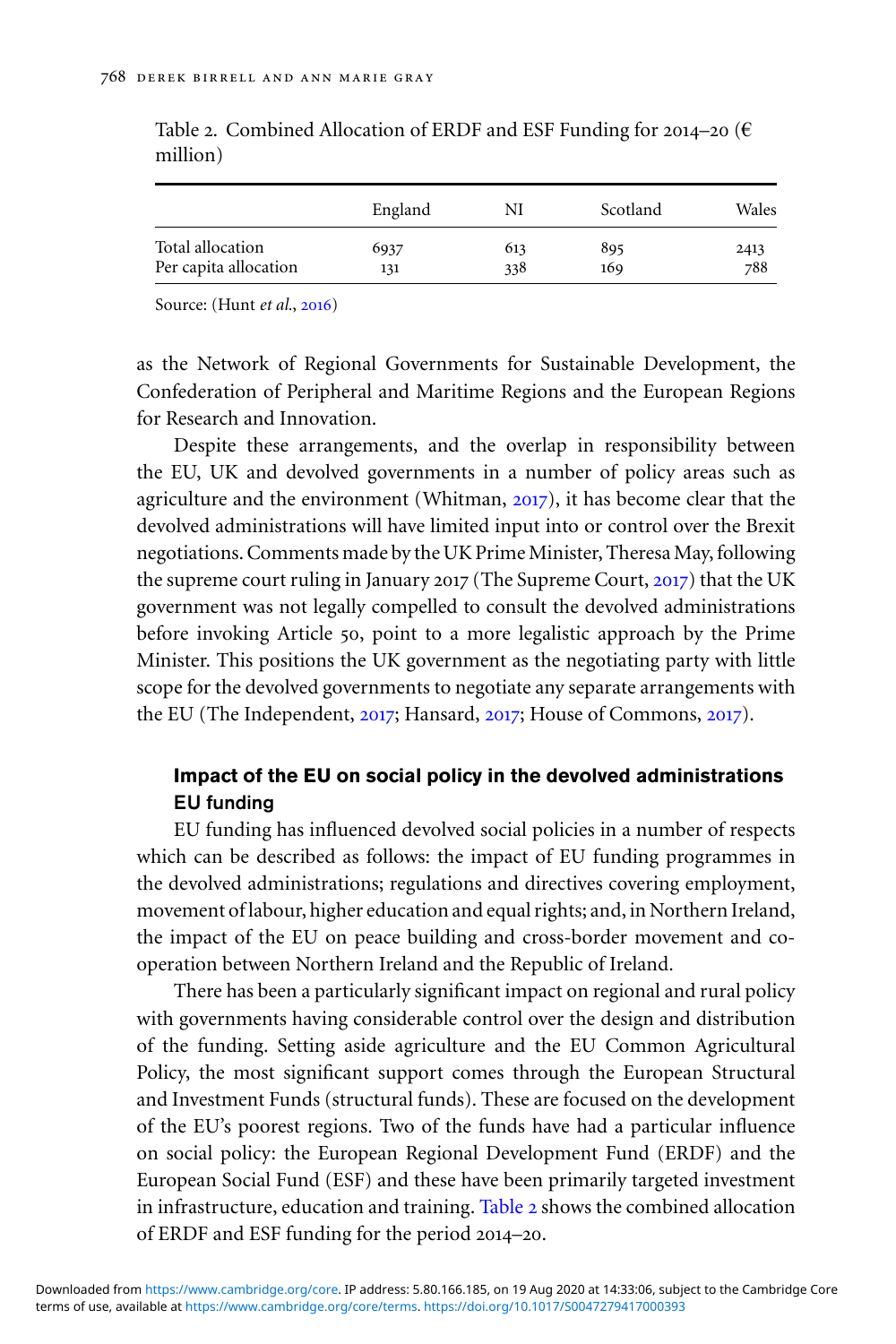| Chair<br>UK Government                         | Secretary of State for Exiting the EU<br>Secretaries of State for Scotland, Wales and Northern<br>Ireland; Minister of State, Department for Exiting the<br>EU: |
|------------------------------------------------|-----------------------------------------------------------------------------------------------------------------------------------------------------------------|
| Scottish Government                            | Minister of State, Foreign Office<br>Minister for UK Negotiation on Scotland's place in Europe                                                                  |
| Welsh Government<br>Northern Ireland Executive | Cabinet Secretary for Finance<br>First and Deputy First Ministers                                                                                               |

Table 3. Composition of JMC (EU Negotiations)

Source: Department for Exiting the EU ([2016](#page-15-0))

The devolved administrations have had responsibility for distributing this funding to projects. In the case of the European Social Fund, Scotland and Wales adopted similar cross-cutting themes of equal opportunity, sustainable employment, and tackling poverty and social exclusion. Scotland has been able to pursue a strategy of priorities for reducing poverty, boosting education attainment and skills, growing employment, and climate change and energy saving. In the period 2007–13, structural funds were seen as significant in improving employment for those furthest from the labour market. Wales has the highest allocation of structural funds in absolute terms which have been strongly targeted on training and skills to address poverty resulting from unemployment, economic inactivity and youth unemployment but have also been used to improve public administration and partnership working through local service boards (Miller Research UK, [2017](#page-16-0)). Structural funds, together with European Investment Bank support, have made a major contribution to new higher education infrastructure in Scotland and Wales, including the building of Swansea University and Swansea Bay Science Park (LSE European Institute, [2016](#page-16-0); Macpherson, [2016](#page-16-0)).

In Northern Ireland, Structural Fund allocation has also had a strong economic focus. The ERDF has been used to promote investment in research and development and small and medium enterprises (SMEs) and the ESF to tackle economic inactivity focusing on people with no/low qualifications. The ERDF funding is also linked to some special programmes relating to Northern Ireland and Scotland. Interreg, an established programme to assist border regions in the EU and promote cross-border co-operation, is now part of the European Territorial Cooperation programme. Under Intereg VA programme, the border counties of the Republic of Ireland and the west of Scotland have been identified as eligible areas. The programme has funding of  $E_{240}$  million and the four priority topics are: research, the environment, transport, and health and social care. Projects in health and social care have included cross-border co-operation in services, support for voluntary and community bodies and assistance for providers. Another initiative is the EU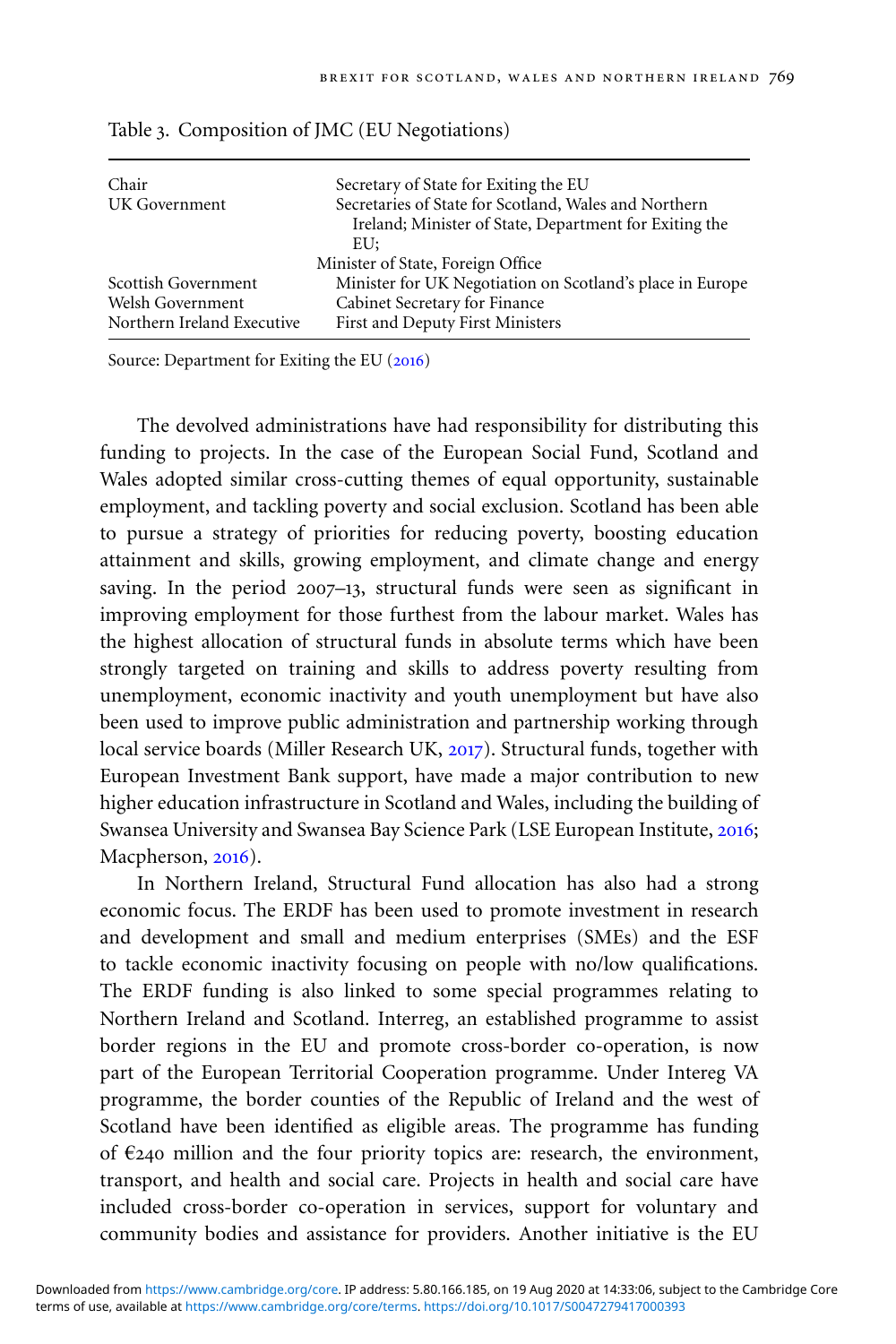Ireland-Wales programme designed to deliver social, economic and environmental benefits to maritime areas. One major project under this programme to date is funding £9 million to expand the life sciences sector across five universities.

A unique EU funding programme impacting on Northern Ireland is the Special Fund for Peace and Reconciliation. Existing since 1995 it is a direct result of a decision by the EU to make a positive contribution to support the peace process in Northern Ireland. It has been a cross-border programme covering the whole of Northern Ireland and the six border counties of the Republic of Ireland. Funding is mainly from ERDF and has been substantial over the four versions of the programme. The overall objective is to promote socio-economic stability and cohesion between communities, and projects mainly cover: shared education, children and young people, disadvantaged groups, victims of the conflict, and improving community relations. The current programme, Peace 4, is targeted at children and young people. The three previous Peace programmes between 1995 and 2013 contributed  $\epsilon_{1,3}$  billion and Peace 4 has a value of  $\epsilon_{2,70}$ million. The programmes are administered by a cross-border implementation body, the Special EU Programmes Body. These cross-border funds have also been important to the voluntary sectors with multi-sectoral partnerships encouraged (McCall and Williamson, [2000](#page-16-0)) and have supported substantial employment in the sector. The Northern Ireland Council for Voluntary Action (NICVA) has estimated that, from 2007–13, the overall level of EU funding allocation to the voluntary and community sector in Northern Ireland has been £74.4m (NICVA, [2015](#page-16-0)).

The UK is one of the largest beneficiaries of EU research funding from the Structural Investment Funds and Horizon 2020. The latter is the biggest EU research and innovation programme with a threefold focus on science; industrial leadership; and health, demographic change and well-being. Scotland has been particularly successfully in securing Horizon 2020 funding with institutions awarded  $\epsilon$ 296 million since 2014, representing 11.4 per cent of the UK funding awards and 9.4 per cent of Scottish universities total research income for 2014– 15 (Scottish Affairs Committee, [2016](#page-16-0): 6). A study of Horizon 2020 by the Scottish European and External Relations Committee regarded it as one of the most significant opportunities for Scottish institutions (Scottish Parliament, [2012](#page-16-0)). Horizon 2020 funding has also been an important source of funding for higher education institutions in Wales and Northern Ireland. Wales has obtained funding in the region of  $\pounds$ 45 million for 95 projects with over half going to Welsh higher education institutions. Horizon 2020 also encourages transnational partnerships and this has been significant in Northern Ireland with a number of north-south collaborative projects and the projects have had a focus on collaboration in health and more generally on support for SMEs.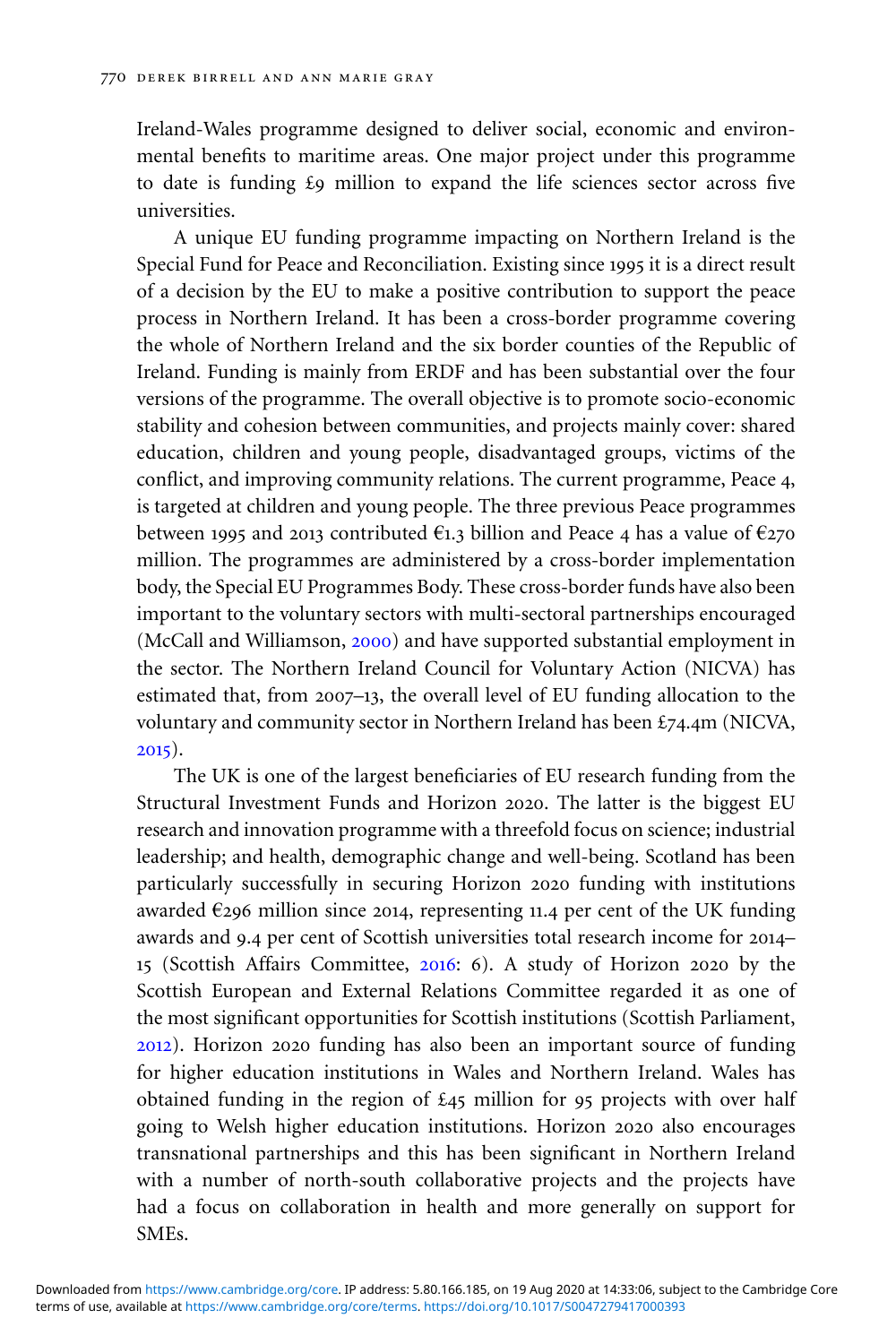## **Directives and regulations**

The laws establishing the Scottish Parliament and Assemblies in Wales and Northern Ireland include a requirement to comply with EU law and responsibility for implementing EU obligations where they relate to devolved matters. As Gordon and Moffett ([2016](#page-15-0)) detail, The Scotland Act 1998 stipulates that Acts of the Scottish Parliament that are incompatible with EU law are outside the legislative competence of the Scottish Parliament. The Government of Wales Act 2006 provides that any Act of the Welsh Assembly that is incompatible with EU law, falls outside its competence and Section 24 of the Northern Ireland Act 1998 prohibits any legislation that is contrary to EU law.

Across the three categories of EU law: EU regulations and parts of EU treaties which are directly applied without the need for national law; EU directives implemented through Acts of Parliament; and UK regulations made to implement directives, there are potential issues for the devolved governments arising from decisions about the status of EU directives and regulations post Brexit. Areas covered by EU directives and regulations include many areas of devolved responsibility covering social policy, economics, social cohesion, consumer protection, safety and public health. Among the most significant directives for social policy have been those relating to the working time directive, agency workers' rights and maternity rights incorporated into the GB Equality Act 2010 (Georghiou and Evans, [2016](#page-15-0)). Freedom of movement regulations have brought many workers from member states into public services in all parts of the UK. In Wales it is estimated that, of 69,000 workers who have moved from EU states, one-third work in the public services (Zolle, [2016](#page-17-0)). There has been considerable influence also in the area of health regulations including procedures for medical and clinical trials and drugs used in the EU, reciprocal access to health care, recognition of professional qualifications, funding of medical research and crossborder projects; the latter is particularly important in Ireland (Thompson, [2016](#page-17-0)).

## **Post-referendum response and negotiations**

Following the referendum much attention fell on the majority votes in Scotland and Northern Ireland for Remain and the complex political and constitutional issues created by the UK majority vote to leave the EU. Each of the devolved governments is run by a party or parties different to the party in power in Westminster. All three take a different approach to future UK/EU relationships than that being adopted by Westminster. In Wales, while there was a majority vote for Leave, the First Minister stressed that Wales must be able to play a full role in negotiations to leave the EU to ensure the interests of the Welsh people were protected, that the UK should retain access to the single market and that acceptance of a final deal should be subject to the support of the four parliaments (Welsh Government, [2016](#page-17-0)).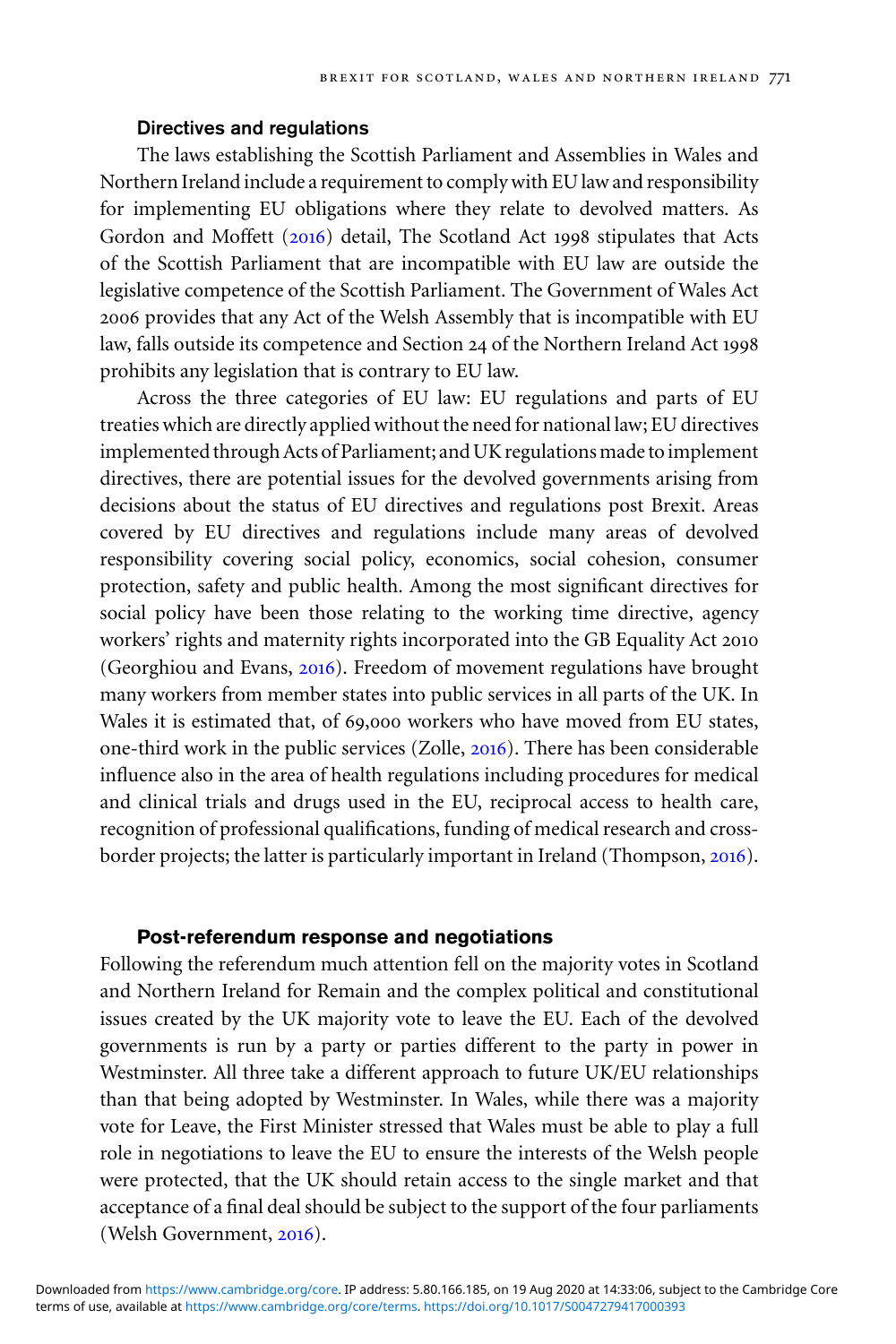The referendum results led to the devolved governments declaring different positions on the negotiations, in part explained by their prior attitudes to and involvement with the EU and their economies. The view of the Scottish government was that, if Scotland was taken out of the EU against its will, it would be acceptable to hold another independence referendum (Cram, [2016](#page-15-0)). Five Brexit tests were proposed for preserving Scotland's interests: democracy; economic prosperity; social protection; solidarity and influence (Scottish Government, [2016](#page-16-0)a). Maintaining access to the single market and freedom of movement were identified as red lines. A bill to have a second independence referendum was published for consultation and a panel to give expert advice was established. The position of the Northern Ireland Executive was more complex with the two parties who shared power, the DUP and Sinn Fein, adopting different positions on the referendum. Northern Ireland is also unique as the only part of the UK which, after Brexit, would have a land border with an EU member state. There was consensus within Northern Ireland that there should be no impediment to the cross-border movement of people, goods and services and that all parties should work to secure the best deal for Northern Ireland following Brexit (Northern Ireland Executive Office, [2016](#page-16-0)).

The devolved governments expressed the desire to be fully involved in discussions and negotiations in recognition of the impact of leaving the EU on the devolved administrations. The Prime Minister made early visits to the devolved countries and even referred to a UK approach and objectives but, a short time later, Philip Hammond, Chancellor of the Exchequer, stated there would be no special deal for Scotland and Theresa May made it clear that the actual negotiations would be a matter for her government alone. After a meeting between the Prime Minister and her devolved counterparts in October 2016, the Scottish and Welsh First Ministers expressed frustration at the apparent ambivalence of the Prime Minister towards the devolved administrations. While some action has been taken to provide a basis for consultation with the JMC Europe sub-committee to meet more regularly the value of this has been questioned with claims that, as an institutional arrangement, the JMC is not suited to developing a joint position on the EU (Whitman, [2017](#page-17-0); House of Commons, [2017](#page-15-0)). The UK government controls the JMC agenda and has no obligation to explain or publically account for decisions (Paun and Miller, [2016](#page-16-0): 9). The first JMC (EU negotiations) was held in November 2016 with agreement to meet monthly and develop a work programme. The attendance (see [Table](#page-1-0) 1) represents mainly junior UK ministers, the Secretaries of State and devolved ministers. To date, meetings have considered the initial priorities of the devolved governments and the subjects of market access, justice and security, immigration and trade (Department for Exiting the EU, [2016](#page-15-0)).

There was also surprise and criticism that the Cabinet sub-committee, overseeing the Brexit negotiations and the formation of a new relationship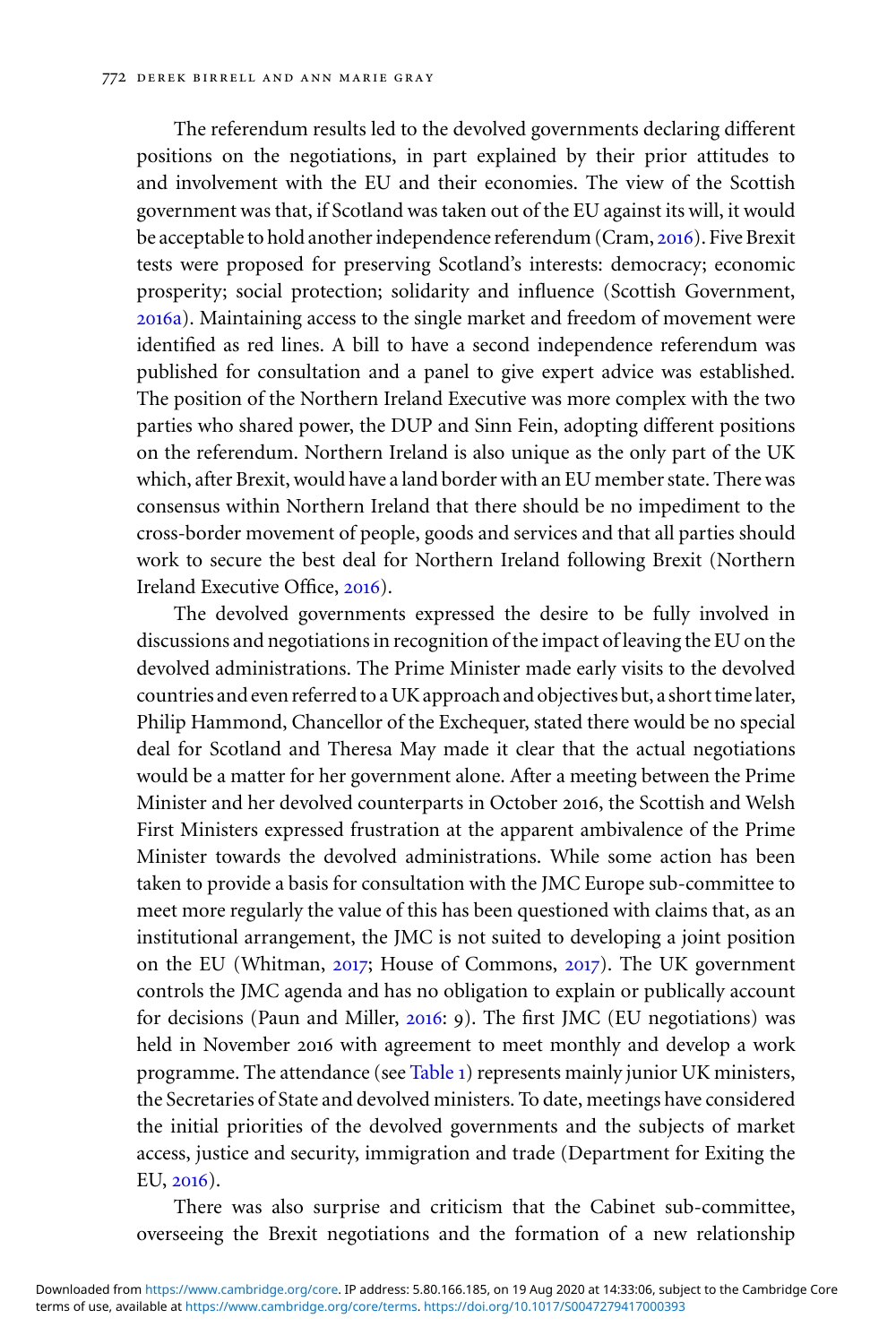between the UK and the EU, does not have the three Secretaries of State for Scotland, Wales and Northern Ireland as formal members. As noted earlier, while constitutionally the relationship with the EU is a reserved matter, attention has also been drawn to the extent that EU law is embedded in devolved law. The assertion of the UK government of its right to make decisions for the UK with regard to Brexit also has to be set against the reality that the devolution settlement has created powerful legislative bodies with legitimacy bestowed through public referendums (Paun and Miller, [2016](#page-16-0): 9). The devolved settlement in Northern Ireland is also underpinned by an international agreement strongly supported by the EU and the USA.

## **Concerns of the devolved administrations**

Concerns and fears have tended to be dominated by the possible economic consequences and uncertainties. For governments in Wales and Scotland, maintaining access to the Single Market has been a priority (Welsh Government, [2017](#page-17-0); Scottish Government, 2016) and all three devolved administrations have expressed concern about restrictions on freedom of movement and the potential loss of migrant workers. As discussed earlier, all have made significant efforts to develop formal and informal networks across the EU and it is also evident they fear losing their place in Europe.

The Scottish government has been the most critical of the whole Brexit enterprise. It sees the UK government's approach as posing unacceptable risks to Scotland's democratic, economic and social interests and the rights of the Scottish Parliament. McGarvey and Stewart ([2016](#page-16-0)) base Scotland's concerns on a rejection of British insularity, a view of Scotland as an open and equal society with European involvement, a large welfare state and self-government. EU membership has been seen as contributing to Scotland's prosperity and to the rights of those living in Scotland (Scottish Parliament, [2016](#page-16-0)a). Scotland has also welcomed European immigration as necessary to develop the economic response to labour shortages and population decline. About 180,000 now UK-EU residents are living in Scotland, accounting for 20 per cent of the workforce in education, health and public administration. The Scottish Programme for Government (Scottish Government, [2016](#page-16-0)b) makes building Scotland's place in the world including Europe a major priority. This vision is accompanied by more practical concerns over aspects of social policies. There are fears over the loss of structural funds after 2020, and an adverse effect on the retention of employment, training, skills and living standards, the impact on the voluntary sector and further education, and on rural development, urban regeneration and transport. Concerns also relate to possible loss of social protection for employees, vulnerable groups and women and the threat to well established networks between civil society organisations in Scotland and organisations throughout the EU (Scottish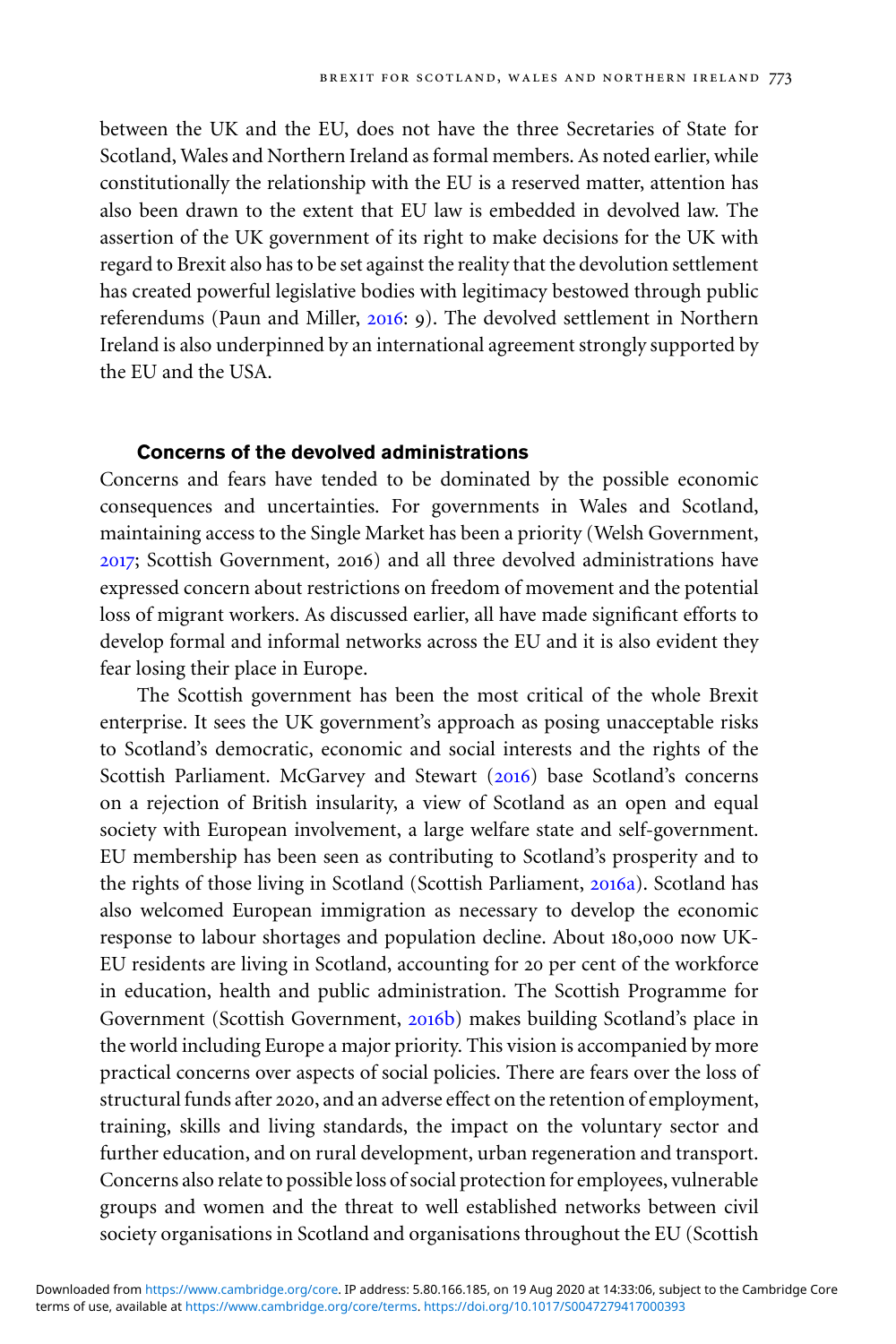Parliament, [2016](#page-16-0)a:17). The view that the EU has been good for Scotland has also been articulated by local government, with reference to the quantity and length of funding programmes and contacts throughout Europe (COSLA, [2016](#page-15-0)). On 28 March 2017, the Scottish Government won support in parliament for a second referendum on Scottish Independence but the UK government has indicated that it will not allow a vote before the conclusion of the Brexit negotiations.

The Welsh government has been in a more difficult position in that there was a Leave outcome to the referendum. It has emphasised pursuing the social and economic interests of the Welsh people, expressing a vision of a strong business environment while also delivering strong public services (Jones, [2016](#page-15-0)). Given that Wales is a net beneficiary of EU funding there is much concern at the likely impact on public services (Zolle, [2016](#page-17-0): 5). The Welsh Assembly has produced a lengthy list of concerns including health and other social policy issues. Attention has been drawn to dependency on staffing from the EU, coordination of health care coverage, combatting epidemics, recognition of professional qualifications, medical research co-operation and funding, and cross-border health. The Welsh Local Government Association, describing the change as seismic, has also expressed fears over protection for structural funds, workforce rights, anti-pollution measures and the role of the many networks and programmes for territorial co-operation. These cover local council networks, and topics such as urban regeneration, European cities, maritime and rural areas. Fears over agriculture and rural development, the environment, energy, and connectivity have also been detailed with their impact on public health and well-being (National Assembly for Wales, [2016](#page-16-0)). Brexit has also raised major fears that the third sector in Wales will be under severe strain and be a financial loser post-Brexit (Fiander and Williams, [2016](#page-15-0)). Concern at the future absence of the European Investment Bank has also been expressed, given its direct investment of £2 billion in Wales including support for university buildings.

There has been more limited expression of concern by the Northern Ireland Executive because of deep political cleavages between the two main parties. This has been exacerbated by the collapse of the political institutions in January 2017. Consensus between the two main parties in Northern Ireland has been largely limited to a joint letter to the Prime Minister stressing areas of concern for Northern Ireland focusing on the need to avoid a hard border, labour mobility, energy, and agri-food trade. Much of the other concerns expressed in Northern Ireland have related to the fears of the large voluntary sector which is dependent on structural funds and also EU peace funds.

EU membership gave Ireland and the UK a forum for co-operation across a wide range of policy areas and provided incentives not to disturb the Anglo Irish relationship or change the context for dealing with the border in uncertain ways. In practice, the main political concern is that the Irish border could become the main border point between the UK and the EU. There are two dimensions to the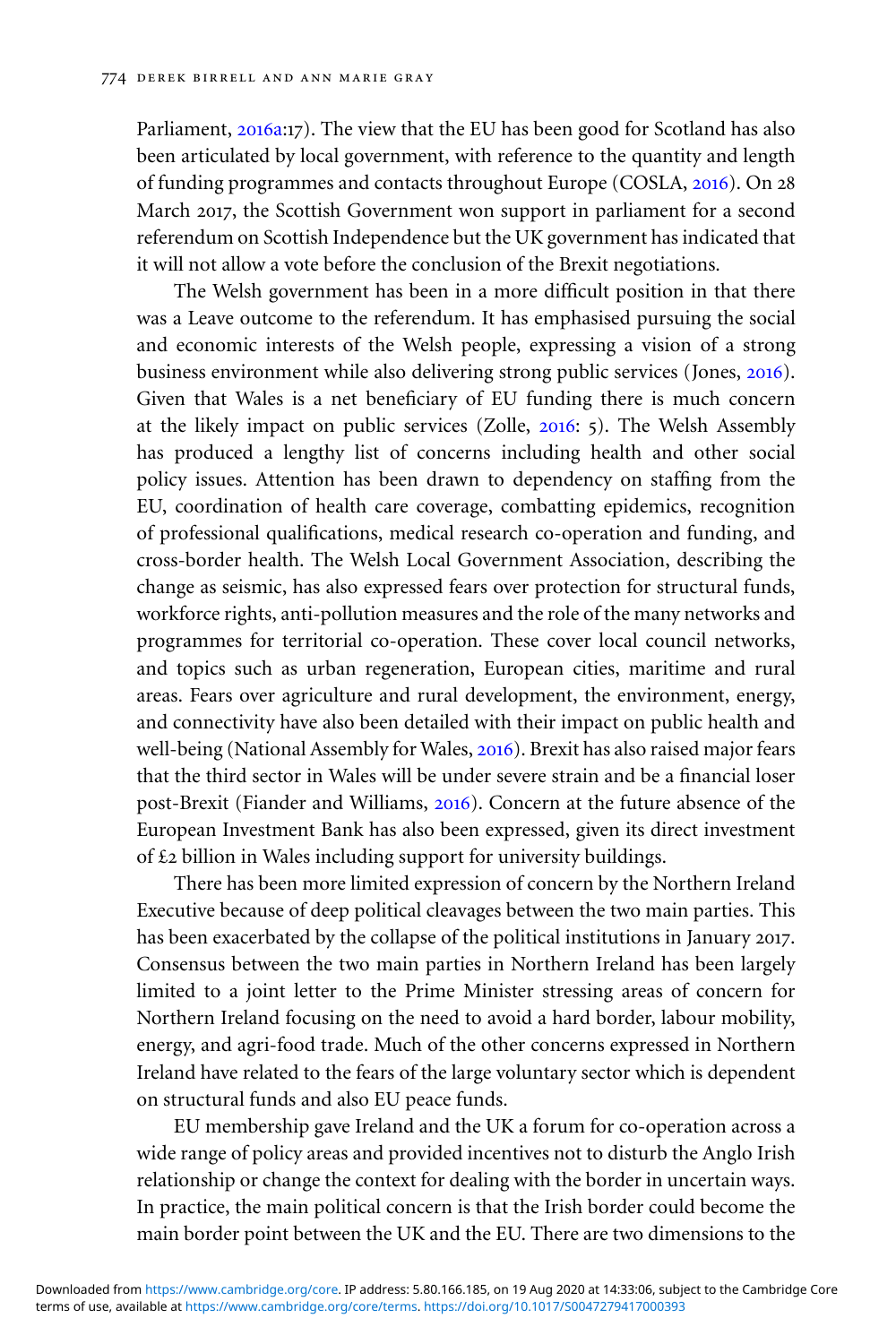issue. Firstly, the movement of people across the border, relating to the Common Travel Area (CTA) and the introduction of the EU single market between Ireland, Northern Ireland and Britain and the largely open border policy. The CTA has existed since 1922 and is an arrangement between the UK and Ireland whereby legal provision exists in both jurisdictions to allow people living in either country free movement across the islands and access to employment, services and benefits (de Mars*et al.*, [2017](#page-15-0)). The introduction of the Single European Market eradicated the need for customs controls between the north and south of Ireland. The UK government's stated intention to leave the European customs union as well as the EU single market raises issues about the imposition of customs controls and the introduction of a hard border. An economic analysis has suggested that the customs union is more important for Northern Ireland as it will become a more immediate and visible barrier to trade on the island of Ireland in the event of a hard Brexit (Nevin Economic Research Institute, [2016](#page-16-0)). Secondly, the fear that some of the key arrangements in the peace process implementation would be compromised (Irish Government, [2017](#page-15-0); McAleese, [2017](#page-16-0); Tonge, [2016](#page-17-0)). In particular there is concern about cross-border bodies which provide services to an EU area and a non-EU area, and the perception of the EU as providing overarching support to maintain political stability. Summed up, the fear is really that Northern Ireland cannot afford to see a change in current arrangements regarding the free movement of goods, services, capital or people (Phinnemore, [2016](#page-16-0)).

## **Post-Brexit: predicting changes, impact and future scenarios**

A great deal of uncertainty remains regarding who will have policy making authority following the Great Repeal Bill. The White Paper on legislating for exiting the EU (Department for Exiting the EU, [2017](#page-15-0)), while stating that 'the expectation of the Government that the outcome of this process will be a significant increase in the decision making power of each devolved administration' (para 4.5) provides no detail on this. At the same time, there is also the suggestion that some of the EU powers for devolved policy areas could be returned to the UK government so that Westminster can create a 'UK policy framework'. Governments in Scotland and Wales are clear that they expect EU competences in the devolved policy areas would lie with the devolved administrations. The assumption by the UK government that some of these powers would be centralised can be seen as highly problematic (McEwan, [2017](#page-16-0); Drakeford, [2017](#page-15-0)).

There will be some change in the scale and nature of administrative functions, with the removal of the EU involvement in, for example, agriculture and rural development. There will be a whole range of transitions in delivering services relating to university research funding, social funds, and the environment. As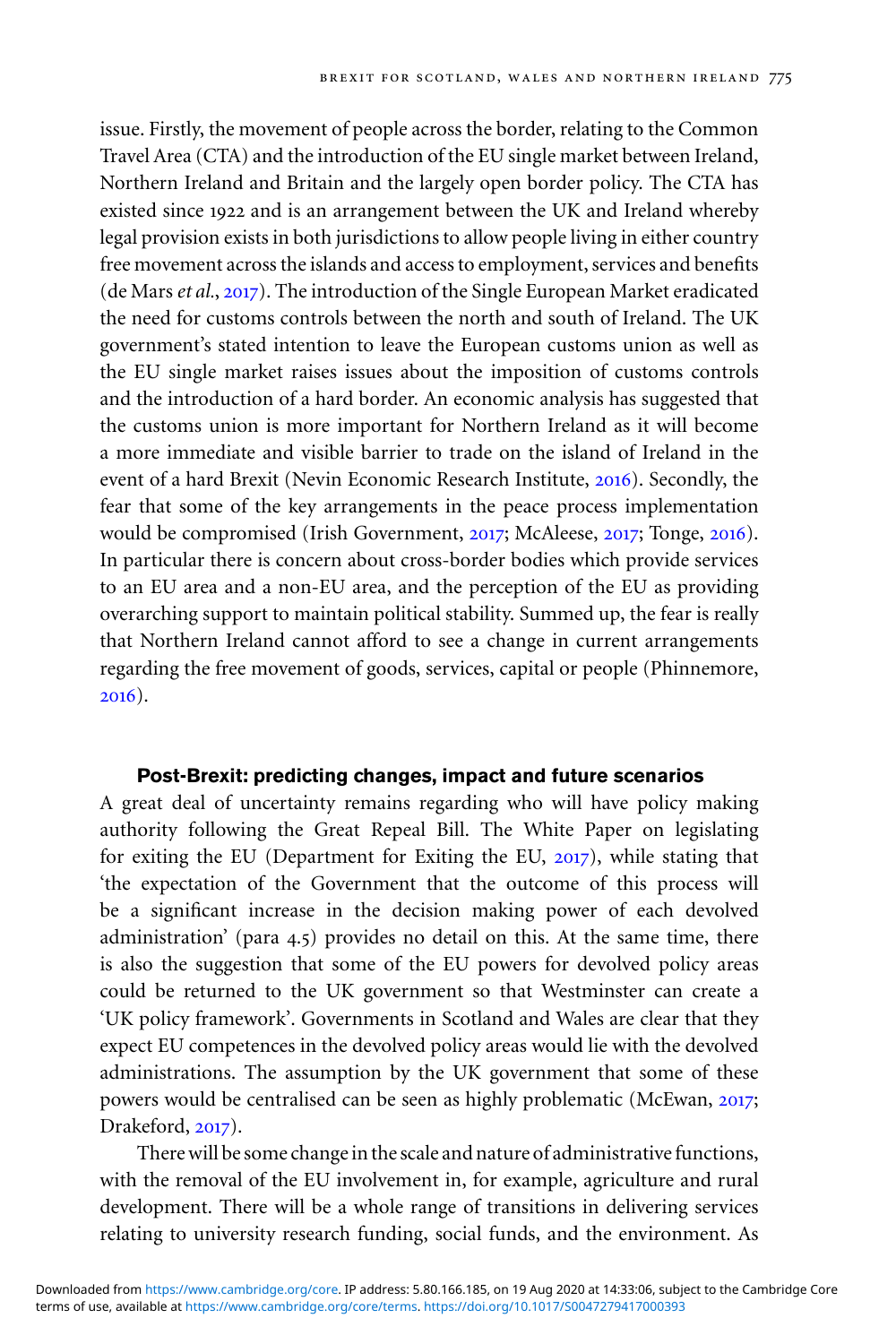outlined earlier, Northern Ireland, Scotland and Wales are more dependent on funding for agriculture, regional and rural development than England. However, there is no guarantee that the UK government will continue with similar areabased policies. While there is strong support for these in the devolved countries, as Bell ([2017](#page-14-0)) outlines, there has been criticism of the effectiveness and cost efficiency of these EU funding mechanisms. If the decision is made to continue with this funding post-Brexit, there would still be issues relating to the priority attached to each area of spending and how funding would be allocated to the devolved administrations. It is highly possible that an outcome of Brexit will be changes to the Barnett Formula. This process determines the overall financial resources for devolved expenditure, and expenditure on health, social care, education, children's services, housing and planning dominates the existing patterns. Allocation of funds by the UK government for areas previously covered by EU funding could be allocated to the devolved administrations through the Barnett Formula. This is likely to be an attractive option for the UK government in terms of seeming the simplest administrative solution but it would present a number of challenges. If, for example, Treasury expenditure on agricultural subsidies in England were to be reduced, this would automatically reduce the Barnett allocation. In addition, the Barnett Formula is not related to need, bringing the risk that funding would not be used for higher priority needs (Bell, [2017](#page-14-0); Drakeford, [2017](#page-15-0)). Bell ([2017](#page-14-0)) has conducted an analysis of possible outcomes for dealing with EU area-based policies, i.e. EU agricultural, regional and rural policies.

He suggests that if the UK government decided to maintain this policy approach there are three possible options. Firstly, use of the Barnett Formula which, while reasonably transparent, would be linked to the UK's fiscal position. This would give devolved governments policy autonomy and could lead to reduced funding in other areas. Secondly, the assignation of equivalent revenues to the devolved administrations using agreed criteria giving them greater freedom to determine expenditure but with increased use of disputes. Thirdly, agreeing a level of support and devolving autonomy for raising a proportion of the revenue through additional tax, which does carry a risk regarding the amount of revenue which could be raised.

Obviously there are many unknowns about possible changes: whether there will be extra funding for public services across the UK; whether there will be compensatory funding for the loss of EU structural funds after 2020; whether special arrangements will be made to continue support for universities through Horizon 2020 and Erasmus; whether the same level of social protection for parttime workers, and other social rights, will be maintained; and whether a flexible work permit system may be introduced. The task of assessing and dealing with EU legislation on the UK statute book will involve the devolved countries in what has been described as a gargantuan exercise. It is estimated in Scotland alone that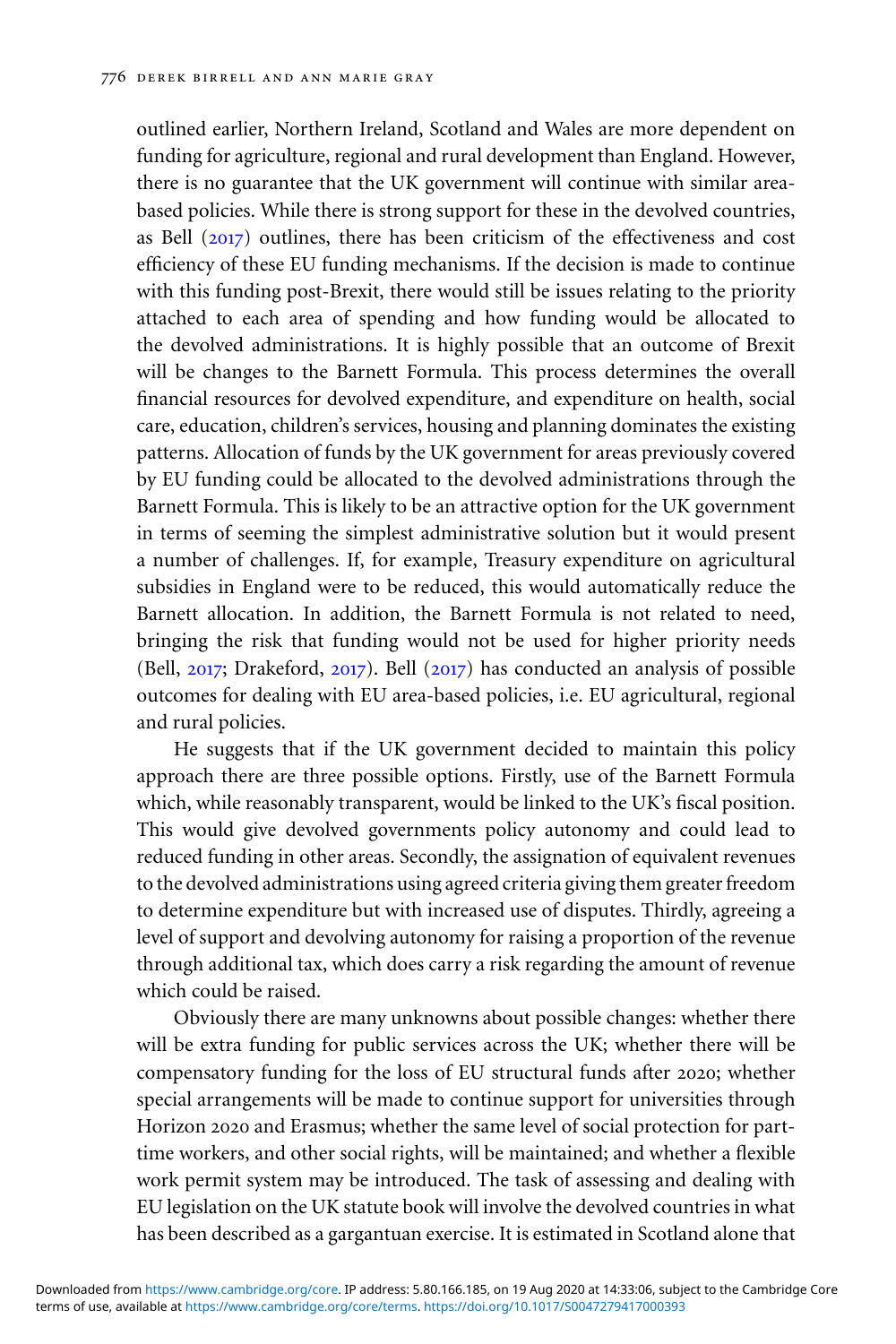there are 3,500 items of legislation, regulation, directives and decisions (Scottish Parliament, [2016](#page-16-0)b:13).

The legislation setting up devolution will be amended, removing the specification that the devolved legislations have to be compatible with EU law. Extension to devolved powers or the transfer of new powers would mean that policy competence would be extended (Scottish Parliament, [2016](#page-16-0)b:3). This may give the devolved administrations power to decide whether to retain domestic legislation which implements EU directives. Matters of employment protection and regulations could be devolved to Scotland and Wales (these powers are already devolved to Northern Ireland). A House of Lords committee has recommended that aspects of immigration control and work permits might be devolved to reflect needs in Northern Ireland, arguments which apply to Scotland and Wales, and in the context of the Irish border (House of Lords, [2016](#page-15-0)). The Scottish government has suggested that, in relation to repatriation from the EU, powers relating to immigration, employment law, equality, and health and safety at work – as well as other powers over making international agreements, financial services, professional regulation and social protections – could be devolved (Scottish Government, 2016, para. 185). Brexit may actually lead to the removal of some blockages to decision making by the devolved administrations such as the restrictions on Scotland imposing minimum alcohol pricing under competition laws, and to Scotland's private finance programme which has been called into doubt by stricter EU rules on public spending.

# **Post Brexit relationships between Northern Ireland, Ireland, the UK and the EU**

Due to the differences in views between the two main political parties in Northern Ireland on Brexit and the collapse of the Executive, in comparison to Scotland and Wales the Northern Ireland Executive has published little on the Brexit process and post-Brexit scenarios. Sinn Fein is continuing to argue for special status for Northern Ireland during and after the Brexit negotiations. It has also called for a referendum on Irish unity although there is no support for this from the UK or Irish Government. The DUP, as a pro-Brexit party, continues to stress the UK-wide referendum result and the potential benefits to Northern Ireland from Brexit.

Significant attention has been focused on the border, including by the European Council. The threat to the existence of a seamless border, far removed from the long customs queues and military checkpoints of the past has been a key concern (House of Commons, [2017](#page-15-0), para 89 and 112). Over thirty-thousand people cross the border on a daily basis for work and there are multiple cross-border enterprises and projects. However, post-Brexit the border between Northern Ireland and the Republic of Ireland will become an international border between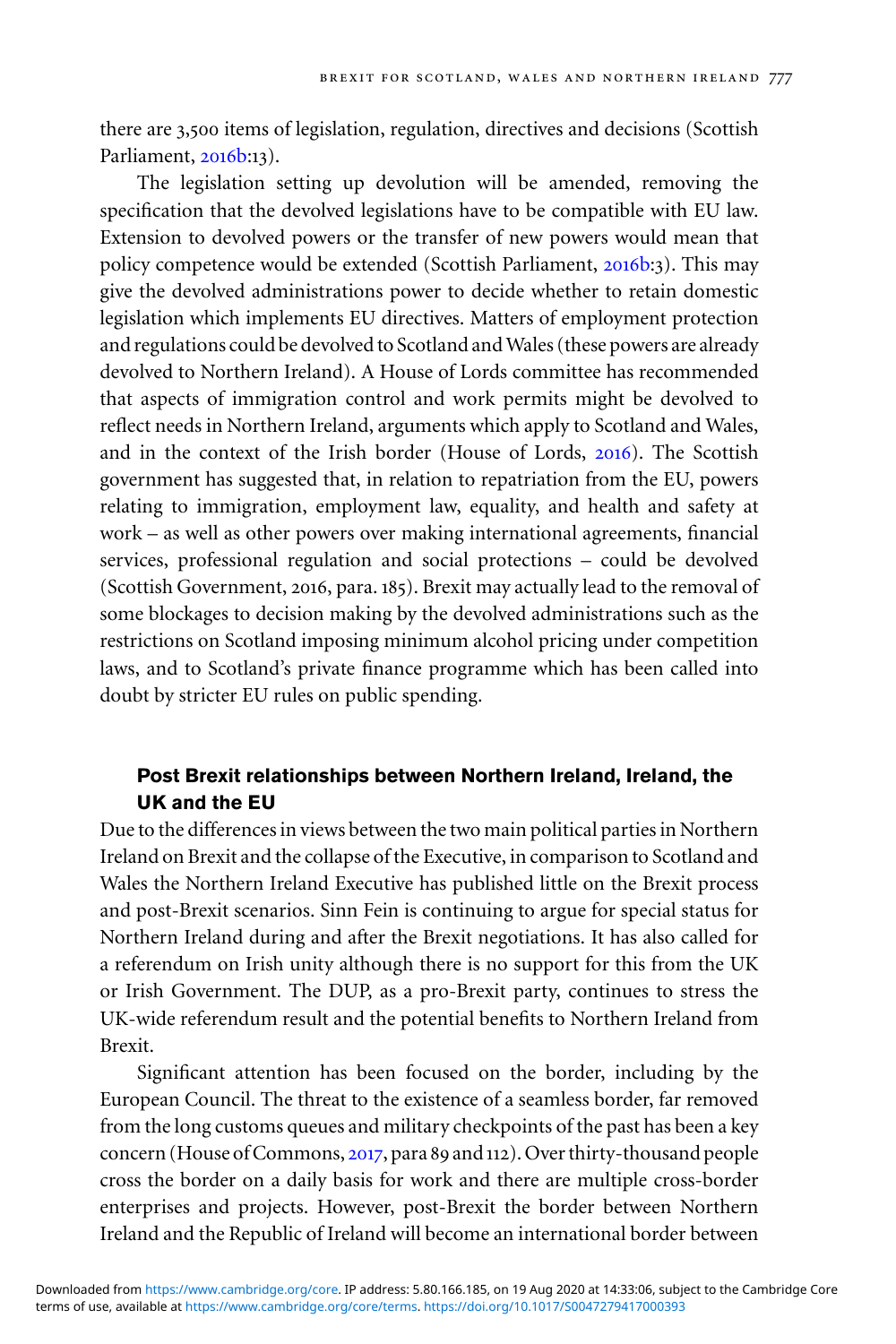the EU and the UK. The UK government, Irish government, Northern Ireland political parties and the European Council have spoken of the need to avoid a hard border. That this issue features prominently in the guidelines for negotiations published by the European Council following the UK's notification to trigger Article 50 (European Council, [2017](#page-15-0)), and that it is one of three issues the EU requires resolution on before proceeding to full negotiations, is testament to the importance attached to it.

Brexit obviously has very significant implications for the Republic of Ireland, particularly with regard to trade and the maintenance of peace and stability on the island. The Irish government has referred to its work on Brexit as the 'largest undertakings of the Irish Government over the last fifty years' (Irish Government, [2017](#page-15-0): 4). The Irish economy is heavily reliant on the UK as a trading partner with 17 per cent (€39bn) of all exports going to the UK and 14 per cent (€30bn) of all imports sourced from the UK (Irish Government, [2017](#page-15-0)). The maintenance of a soft border and the 1998 Good Friday Agreement, as well as institutions and the body of human rights protections contained within the agreement, are seen as inviolable. The Irish Foreign Minister has warned that 'This is regardless of whether or not the UK remains within the European convention on human rights or not [post-Brexit]. It is important to remember that the Good Friday agreement is an international treaty, registered with the UN. I hope that all sides understand that this means its provisions – all of them – are inviolable.' (Flanagan,  $2017$ ).

#### **Conclusions**

The arrangements to date for the engagement of the devolved administrations in the Brexit process have been regarded as unsatisfactory by the devolved administrations and by Westminster committees (House of Lords, [2016](#page-15-0); The House of Commons, [2017](#page-15-0)). It is recognised that the competences of the devolved countries will be affected by Brexit but reaching a firm conclusion on the impact of Brexit on the devolved administrations is complex and uncertain. The positions and concerns of the devolved administrations do not receive much sympathy and are not well understood within the UK cabinet or in Whitehall. The analysis in this article would suggest main considerations which relate to the devolved governments and the operation of devolution, all of which have implications for aspects of social policy. The considerations are: the loss of EU programmes and regulations relating to entitlements and equality; the impact on the economy; financial implications for the devolved administrations; the potential impact of changes to devolved powers; and specific issues relating to Northern Ireland, including the land border with the Republic of Ireland.

The loss of direct funding under the structural funds has been identified as a major difficulty for aspects of social policy in Scotland, Wales and Northern Ireland. There is some consensus that the UK government should replace some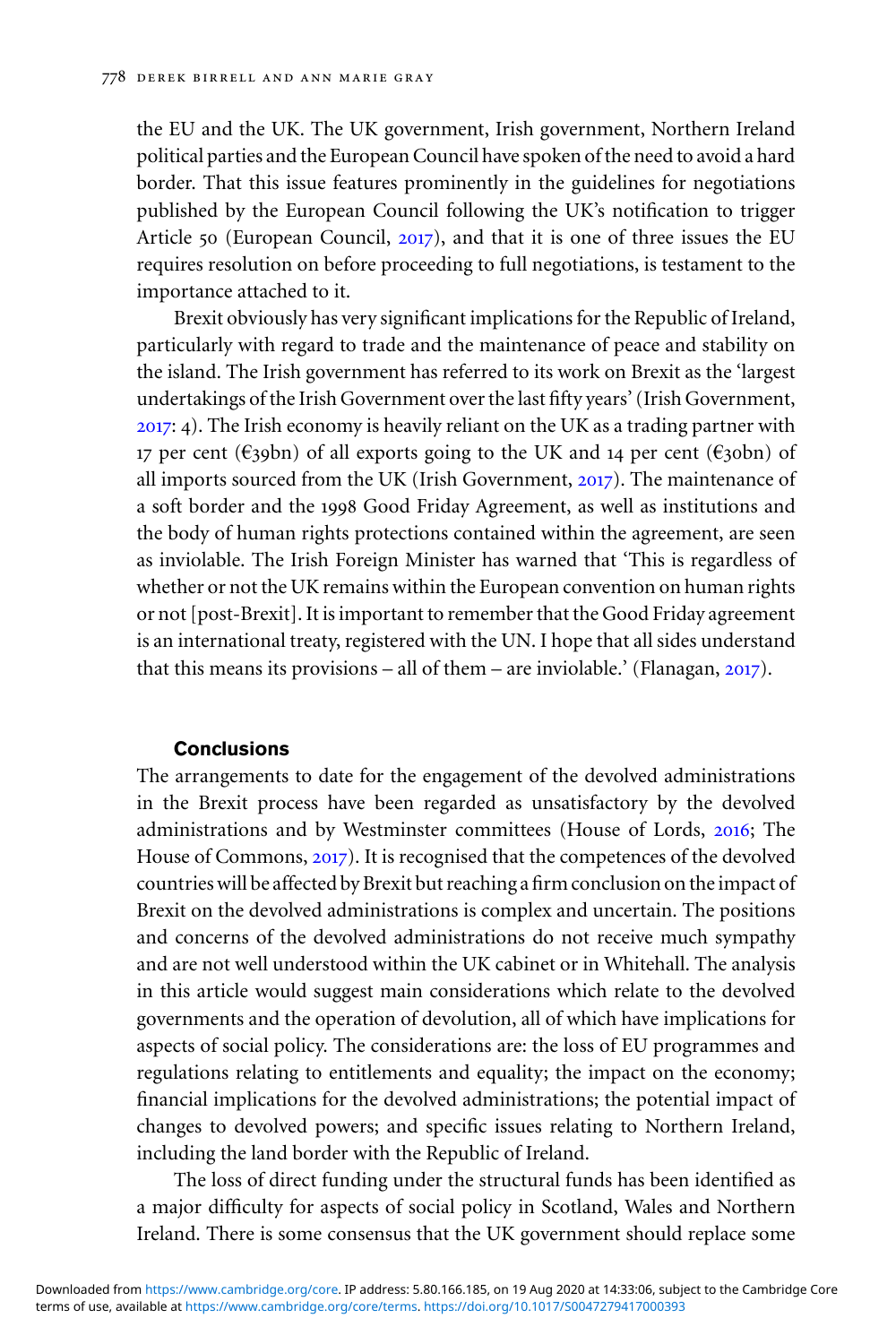<span id="page-14-0"></span>of the loss of funding after Brexit ends current arrangements. The wider impact of economic developments following Brexit is of much concern, especially the potential consequences for wages, employment, standards of living and particular important economic activities such as the agri-food industries and the associated well-being of rural communities. An issue for the devolved governments is the impact of Brexit on the operation of the Barnett Formula and the allocations from the UK Treasury. The issue of repatriation of EU powers and responsibilities has not received a great deal of detailed attention, including in the UK government's White Paper on exiting the EU, but is a matter of considerable importance to the devolved administrations. Repatriation should lead to an enhancement of devolved powers in areas already constitutionally devolved, particularly in the areas of agriculture, rural development and fisheries. The Scottish government has proposed some other matters would be better devolved to suit Scotland's needs, such as employment rights and protections. The whole area of employment is already devolved to Northern Ireland. A case can be made for other areas of social protection, relating to equality and aspects of social security, to be devolved in the context of repatriation of powers.

The political dynamic of Brexit does differ between the three countries. The Scottish government has led the way in pressing for a form of differentiated solution and is demanding a solution that will allow Scotland to remain part of the single market and the European Economic Area. The SNP continues to be committed to exploring the arrangements for a second independence referendum as a response to Brexit, to be held following the outcome of the Brexit negotiations. The Welsh government has also declared a desire to have continuing access to the single market. Also attracting support has been the idea of a separate immigration policy or policy covering visas and work permits for the devolved countries. If there is reluctance to establish special arrangements for Scotland and Wales, it may be that Northern Ireland is in a stronger position to obtain a bespoke Brexit given: features of the Common Travel Area between Ireland and the UK; the fact that people in Northern Ireland are entitled to become Citizens of the EU simply by applying for an Irish passport; the need to maintain a common trade area; the existence of cross-border implementation bodies delivering services across what will be an EU/non-EU border; and the possible threat of undermining the Good Friday Agreement. A hard Brexit may mean that the devolved administrations are likely to adopt a similar approach to that developed when confronted with welfare reform, using devolved powers in relation to social policy to, as far as possible, mitigate the most damaging effects of Brexit.

#### **References**

Bell, D. (2017), *Brexit, EU area-based policies, and the devolved governments*, Edinburgh: Centre on Constitutional change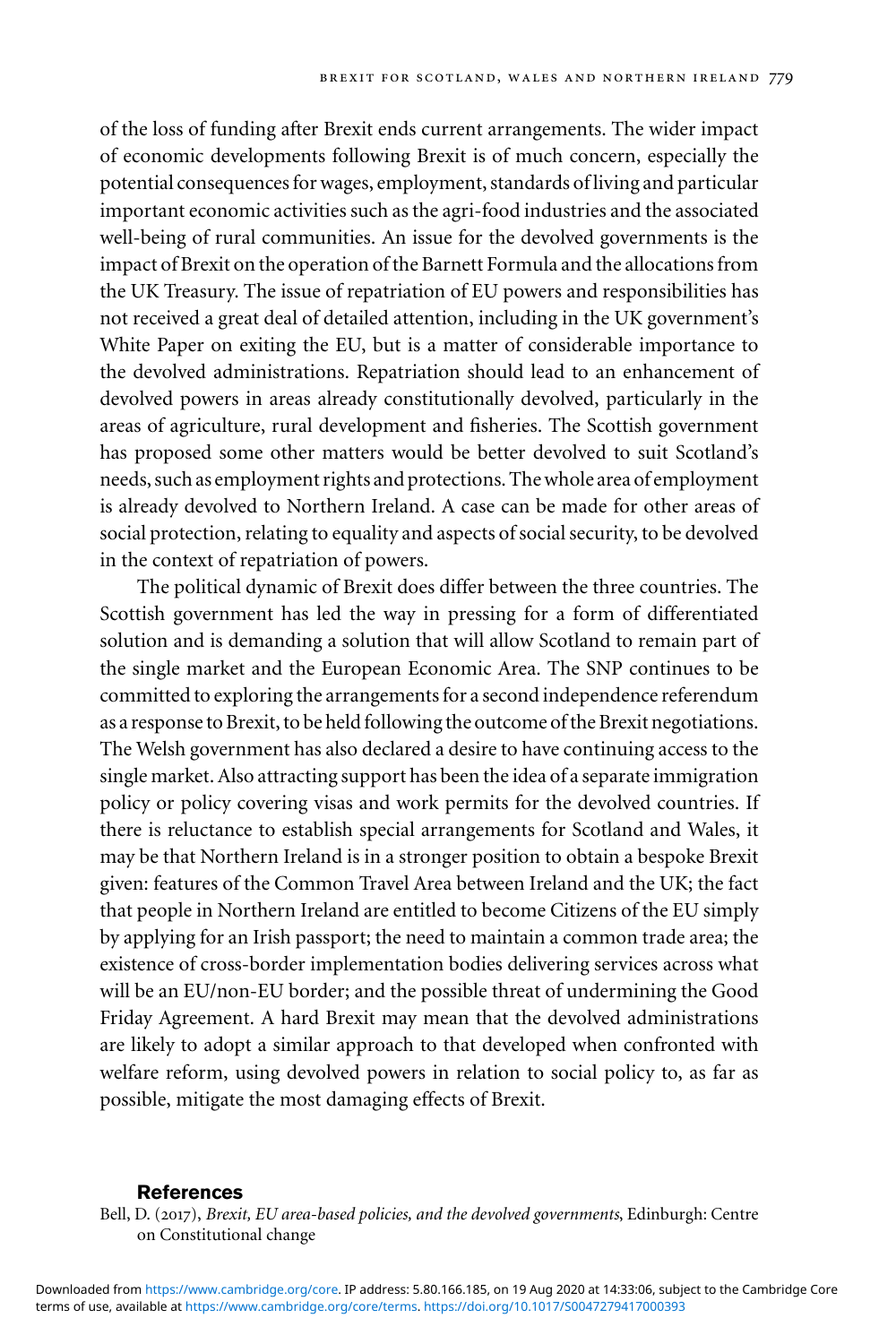- <span id="page-15-0"></span>Birrell, D. and Gormley-Heenan, D. (2015), *Multi-level governance and Northern Ireland*, Basingstoke: Palgrave
- Bulmer, S., Burch, M., Hogwood, P. and Scott, A, (2006), 'UK devolution and the European Union: a tale of cooperative asymmetry?' *Publius*, 36, 1, 75–93
- Cairney, P. (2011), *The Scottish political system since devolution: from new politics to the new Scottish Government*, Exeter: Impact Press
- Clasen, J. (2012), 'Comparative social policy and the European Union' in J. Baldock, L. Mitton, N. Manning, S. Vickerstaff (eds.) *Social Policy*, Oxford: Oxford University Press.
- Cole, A. and Stafford, I. (2015),*Devolution and governance: Wales between capacity and constraint*, Basingstoke: Palgrave.
- COSLA, Convention of Scottish Local Authorities (2016), *The importance of Europe to Scottish local government*, Edinburgh: COSLA
- Cram, L. (2016), 'Voice and partnership: The bottom line for Scotland on Brexit? [www.](http://www.europeanfutures.ed.ac.uk/article-4314) [europeanfutures.ed.ac.uk/article-](http://www.europeanfutures.ed.ac.uk/article-4314)4314
- Daly, M. (2007), 'Whither EU social policy? An account and assessment of developments in the Lisbon Social Inclusion Process', *Journal of Social Policy*, 37, 1, 1–19
- de Mars, S., Murray, C., O'Donoghue, A. and Warwick, B (2017), *The Common Travel Area: Prospects After Brexit*, The Northern Ireland Constitution Unit, [http://niconstitution.org/](http://niconstitution.org/wp-content/uploads/2017/03/The_Common_Travel_Area_Prospects_After_B.pdf) wp-content/uploads/2017/03[/The\\_Common\\_Travel\\_Area\\_Prospects\\_After\\_B.pdf](http://niconstitution.org/wp-content/uploads/2017/03/The_Common_Travel_Area_Prospects_After_B.pdf)

Department for Exiting the EU (2016), *Joint Ministerial Committee (EU Negotiations) Communique*, 9 November 2016, London: Department for Exiting the EU

- Department for Exiting the EU (2017), *Legislating for the UK's withdrawal from the EU*, cm 9446, London: Department
- Drakeford, M (2017), *Oral evidence provided to House of Commons Committee on Exiting the EU*, Third Report, 7 March 2017, Q 1274–1314, London: House of Commons
- Entwistle, T., Downe, J., Guarneros-Meza, V. and Martin, S. (2014), The multi-level governance of Wales: layer cake or marble cake? *British Journal of Politics and International Relations*, 16, 2, 310–325
- European Council (2017), *Guidelines following the UK's notification under Article50* TEU, EUCO  $XT 20004/17$ , 29<sup>th</sup> April 2017.
- Fiander, P. and Williams, J. (2016), *EU Referendum Implications for the Voluntary Sector in Wales*, Cardiff: Welsh Council for Voluntary Action
- Flanagan, C (2017), 'Human rights included in the Good Friday Agreement need to be Protected' [https://www.theguardian.com/politics/](https://www.theguardian.com/politics/2017/feb/13/human-rights-good-friday-agreement-protected-brexit-charlie-flanagan-james-brokenshire)2017/feb/13/human-rights-good-friday-agreement [-protected-brexit-charlie-flanagan-james-brokenshire](https://www.theguardian.com/politics/2017/feb/13/human-rights-good-friday-agreement-protected-brexit-charlie-flanagan-james-brokenshire)
- Georghiou, N. and Evans, A. (2016), *Brexit: the impact on equalities and human rights* 16/82, Edinburgh: The Scottish Parliament Information Centre.
- Gordon, R. and Moffett, R. (2016), *Brexit: the immediate legal consequences*, London: The constitution Society
- Hantrais, L. (2007), *Social policy in the European Union*, Basingstoke: Palgrave, 3rd edition

Hansard (2017), Theresa May Statement to the House of Commons, 29 March 2017, volume 624, [https://hansard.parliament.uk/commons/](https://hansard.parliament.uk/commons/2017-03-29/debates/A6DFE4A0-6AB1-4B71-BF25-376F52AF3300/Article50)2017-03-29/debates/A6DFE4A0-6AB1-4B71- BF25-376F52AF3300[/Article](https://hansard.parliament.uk/commons/2017-03-29/debates/A6DFE4A0-6AB1-4B71-BF25-376F52AF3300/Article50)50

- House of Commons (2017), Exiting the EU Committee, *The Government's negotiating objectives: the White Paper*, Third Report of Session 2016–2017, HC 1125
- House of Lords (2016), EU Committee, *Brexit: UK-Irish relations*, HL Paper 76
- Hunt, T., Lavery, S., Vittery, W. and Berry, C (2016), *UK regions and European Structural and Investment Funds*, Sheffield: SPERI British Political Economy Brief No. 24
- Irish Government (2017), *Ireland and the negotiations on the UK's withdrawal from the European Union: the government's approach*, Dublin: Irish Government
- Jeffrey, C. and Palmer, R. (2007), 'The European Union, devolution and power', in A. Trench (ed.) *Devolution and power in the UK*, Manchester: Manchester University Press.
- Jones, C. (2016), 'First Minister sets out his vision for Post-Brexit Wales' [www.gov.wales/](http://www.gov.wales/newsroom/firstminister/2016) [newsroom/firstminister/](http://www.gov.wales/newsroom/firstminister/2016)2016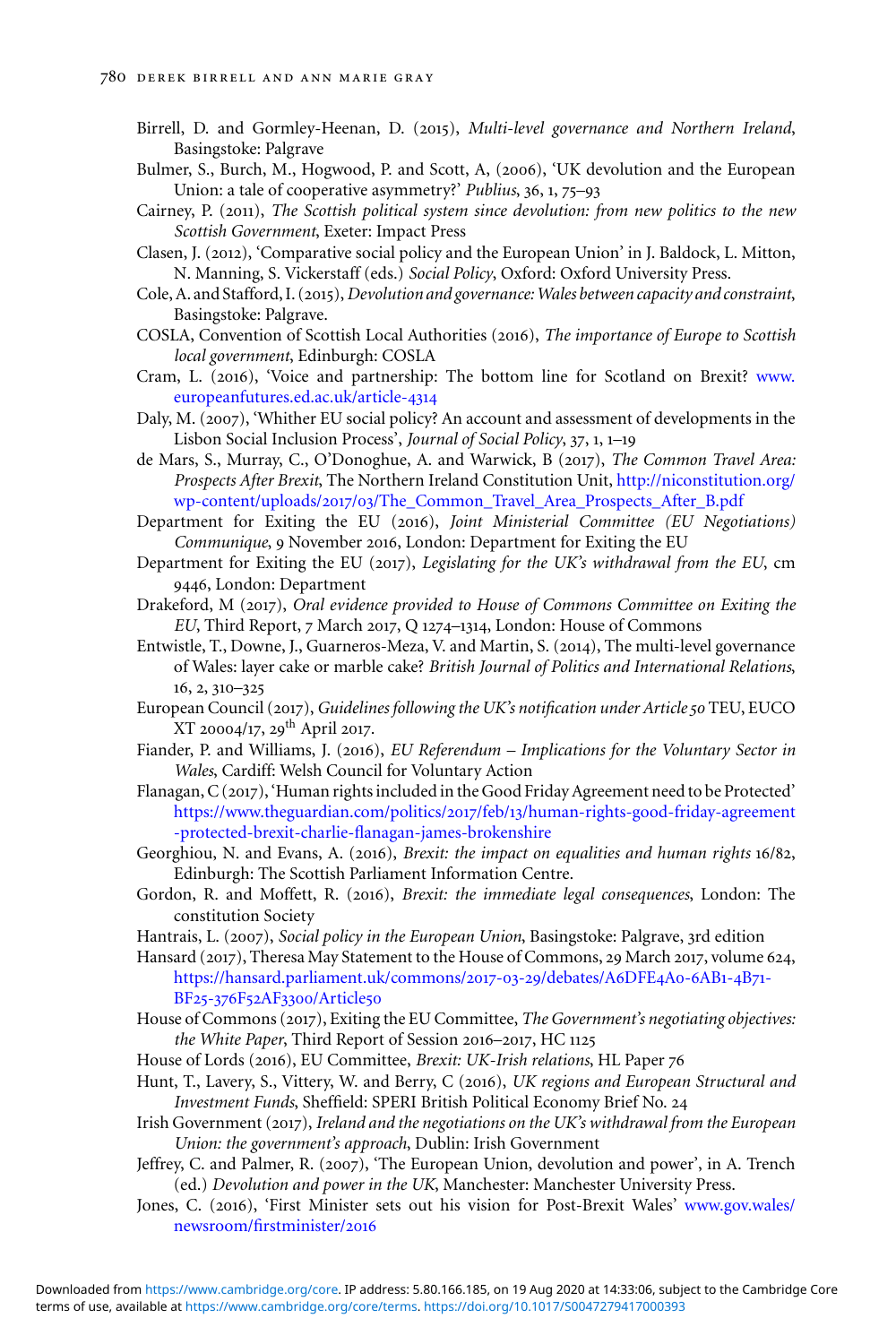- <span id="page-16-0"></span>Keating, M. (2010), *The government of Scotland* (2nd ed.). Edinburgh: Edinburgh University Press.
- LSE European Institute (2016), *Implications of a Brexit for UK national governance and local government*, London: LSE
- McEwan, N. (2017), *Oral evidence provided to House of Commons Committee on Exiting the EU*, Third Report, 8 February 2017, Q 816–870, London: House of Commons
- Macpherson, S. (2016), *Brexit: Higher Eeucation in Scotland*, 16/79, Edinburgh: Scottish Parliament Information Centre.
- McAleese, M. (2017), *Border Lands: the trouble with Brexit*, The Tablet, [http://www.thetablet.](http://www.thetablet.co.uk/features/2/9648/mary-mcaleese-interview-border-lands-the-trouble-with-brexit-) co.uk/features/2/9648[/mary-mcaleese-interview-border-lands-the-trouble-with-brexit-](http://www.thetablet.co.uk/features/2/9648/mary-mcaleese-interview-border-lands-the-trouble-with-brexit-)
- McCall, C. and Williamson, A. (2000), 'Fledgling social partnership in the Irish border region: European Union community initiatives and the voluntary sector', *Policy and Politics*, 28, 3, 397–410.
- McGarvey, N. and Stewart, F. (2016), 'European, not British? Scottish nationalism and the EU referendum' in M. Guderjan, (ed.) *The Future of the UK, between Internal and External Division*, Berlin: Westkreuz-drucherei Adrens.
- Miller Research UK (2017), The Welsh economy after Brexit, [http://www.miller-research.co.](http://www.miller-research.co.uk/the-welsh-economy-after-brexit/) [uk/the-welsh-economy-after-brexit/](http://www.miller-research.co.uk/the-welsh-economy-after-brexit/)
- National Assembly for Wales (2016), *Wales and the EU: What does the vote to leave the EU mean for Wales?* Research Briefing, Cardiff: National Assembly for Wales
- Naumann, A and Brodie, R (2016), *Enlightening the EU Debate: social policy in the European Union*, Edinburgh: The Royal Society of Edinburgh
- Nevin Economic Research Institute (2016), *Winter 2016 Quarterly Economic Observer*, [www.nerinstitute.net](http://www.nerinstitute.net)
- Northern Ireland Council for Voluntary Action (2015), State of the Sector Report, Belfast: NICVA
- Northern Ireland Executive (2009), *Priorities for European Engagement Action Plan 2008–9*, Belfast: Northern Ireland Executive.
- Northern Ireland Executive Office (2016), *First Minister and Deputy First Minister's letter to the Prime Minister*, Belfast: NI Executive Office
- Paun, A. and Miller, G. (2016), *Four-nation Brexit. How the UK and devolved governments should work together on leaving the EU*, London: Institute for Government.
- Phinnemore, D. (2016), *NI and Brexit: Limits and Opportunities for a new relationship with the EU*, Knowledge Exchange Seminar Series, Belfast: KESS
- Scottish Affairs Committee (2016), *Scotland's place in Europe*, Inquiry HC595 written/oral evidence, Edinburgh: Scottish Affairs Committee
- Scottish Government (2016a), *Scotland's place in Europe*, Edinburgh: Scottish Government
- Scottish Government (2016b), A plan for Scotland: the Scottish Government's Programme for Government
- Scottish Parliament (2012), European and External Relations Committee, *The EU's Horizon 2020 Programme for Research and Innovation*, SP Paper 175, Edinburgh: Scottish Parliament
- Scottish Parliament (2016a), Culture, Tourism, Europe and External Relations Committee, *The EU Referendum and its implications for Scotland*: Edinburgh: Scottish Parliament
- Scottish Parliament (2016b), European and External Relations Committee, *EU reform and the EU Referendum: Implications for Scotland*, Edinburgh: Scottish Parliament
- Smith, J. (2010), 'Sub-national mobilization and the Scottish Government's action plan on European engagement', *Public Policy and Administration*, 25, 2, 216–233.
- The Independent (2017), 'Devolved governments won't get decisive role in Brexit Talks', 30 January 2017, [http://www.independent.co.uk/news/uk/politics/brexit-latest](http://www.independent.co.uk/news/uk/politics/brexit-latest-devolved-government-scotland-northern-ireland-wales-eu-negotiation-talks-article-50-a7552421.html)[devolved-government-scotland-northern-ireland-wales-eu-negotiation-talks-article-](http://www.independent.co.uk/news/uk/politics/brexit-latest-devolved-government-scotland-northern-ireland-wales-eu-negotiation-talks-article-50-a7552421.html)50 a[7552421](http://www.independent.co.uk/news/uk/politics/brexit-latest-devolved-government-scotland-northern-ireland-wales-eu-negotiation-talks-article-50-a7552421.html).html
- The Supreme Court (2017), 'Article 50 "Brexit" appeal', [https://www.supremecourt.uk/news/](https://www.supremecourt.uk/news/article-50-brexit-appeal.html) article-50[-brexit-appeal.html](https://www.supremecourt.uk/news/article-50-brexit-appeal.html)